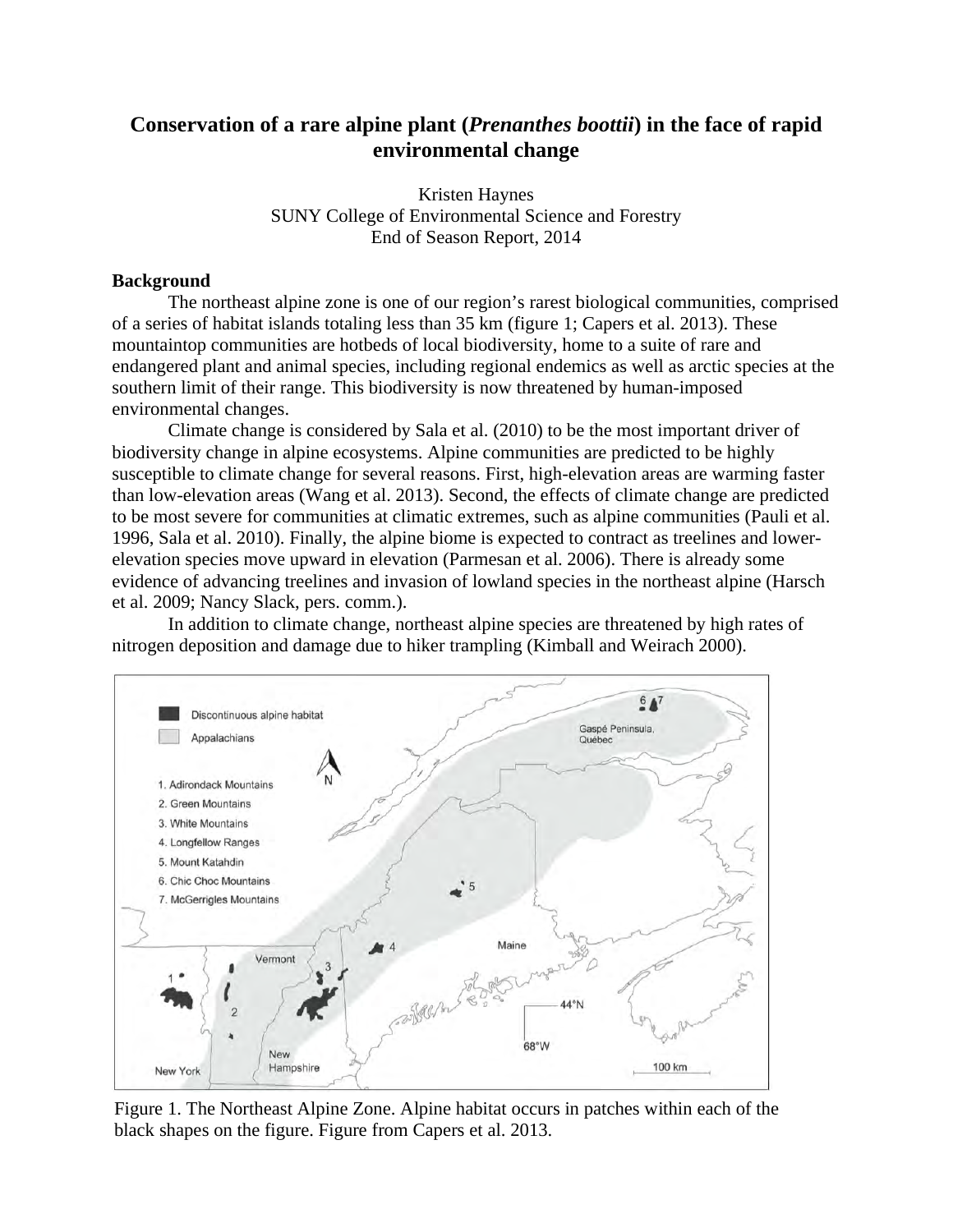Individually, these three processes pose significant threats to the biodiversity and long-term persistence of the northeast alpine zone; alpine species must also respond to their combined and interactive effects (Capers et al. 2013). The necessity of responding simultaneously to multiple threats may constrain the ability of these species to respond optimally to any single threat, further increasing their vulnerability (Sala et al. 2000, Vinebrooke et al. 2004).

Species have three primary responses to environmental change if they are to avoid extinction: migration, evolutionary adaptation, and phenotypic plasticity (Jump and Peñuelas 2005, Chevin et al. 2010). Migration (long-term range shifts) allows species to track suitable habitat across the landscape, while adaptation and phenotypic plasticity allow species to persist *in situ* despite changing environmental conditions. Species' vulnerability to environmental change can be diagnosed by assessing their ability to respond via these three mechanisms.

The goal of this project is to assess the vulnerability of a rare endemic alpine plant species to rapid climate change by determining its intrinsic vulnerability to extinction and assessing its ability to respond to change via migration, adaptation, and phenotypic plasticity.

*Prenanthes boottii* (Boott's Rattlensnake-root) is endemic to the northeastern United States, and is one of the species of highest conservation concern in New York's alpine zone (figure 2; NatureServe 2014). It is ranked S1G2 throughout its range: critically imperiled at the state level, and imperiled at the global level. A combination of demographic and population genetic techniques will be used to assess the extinction vulnerability of *P. boottii* in the face of environmental change, including population counts, flowering rates, and measures of intra- and inter-population genetic diversity.



Figure 2. *Prenanthes boottii* in flower on Whiteface Mountain, summer 2014.

## **Summary of Proposed Work**

During the summer of 2014, I planned to visit all extant populations of *P. boottii* for which I was able to obtain a collecting permit to conduct population counts, estimate flowering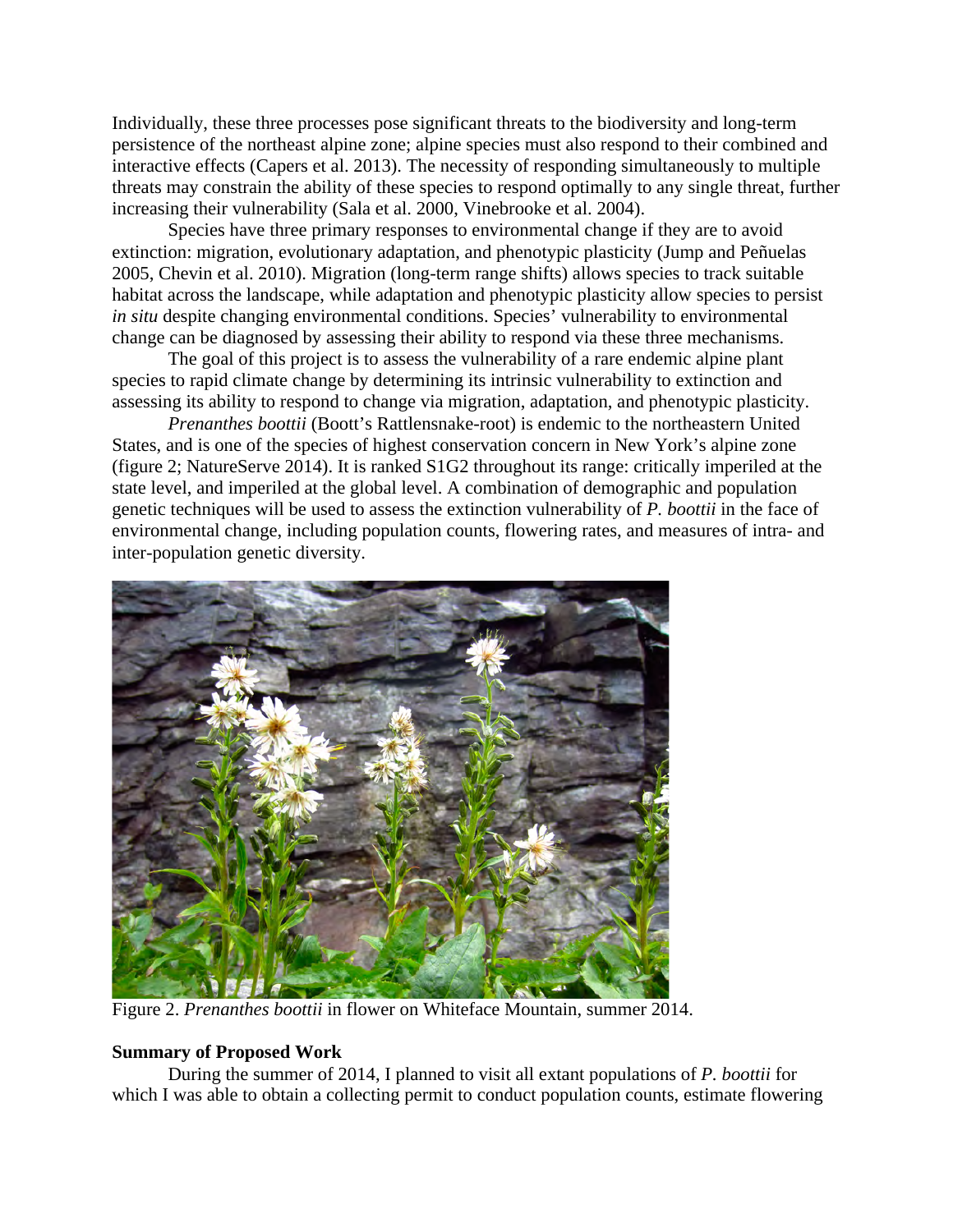rate, and collect leaf tissue samples for future genetic work. Additionally, I planned to participate in alpine botany training by Julia Goren with the 2014 Summit Stewards, and molecular techniques training by Dr. Sean Robinson from SUNY Oneonta.

# **Narrative of Completed Work**

During the summer of 2014, I visited 17 populations of *P. boottii* in New York and New England (figure 3).



Figure 3a. Field sites for *P. boottii* work, summer 2014.



Figure 3b.

Counterclockwise from top left: the view of Algonquin Peak from Wright (NY), the summit of Camel's Hump (VT), view toward Lakes of the Clouds Hut and Mt. Monroe (NH), view of Baxter Peak from Hamlin Peak on Katahdin (ME).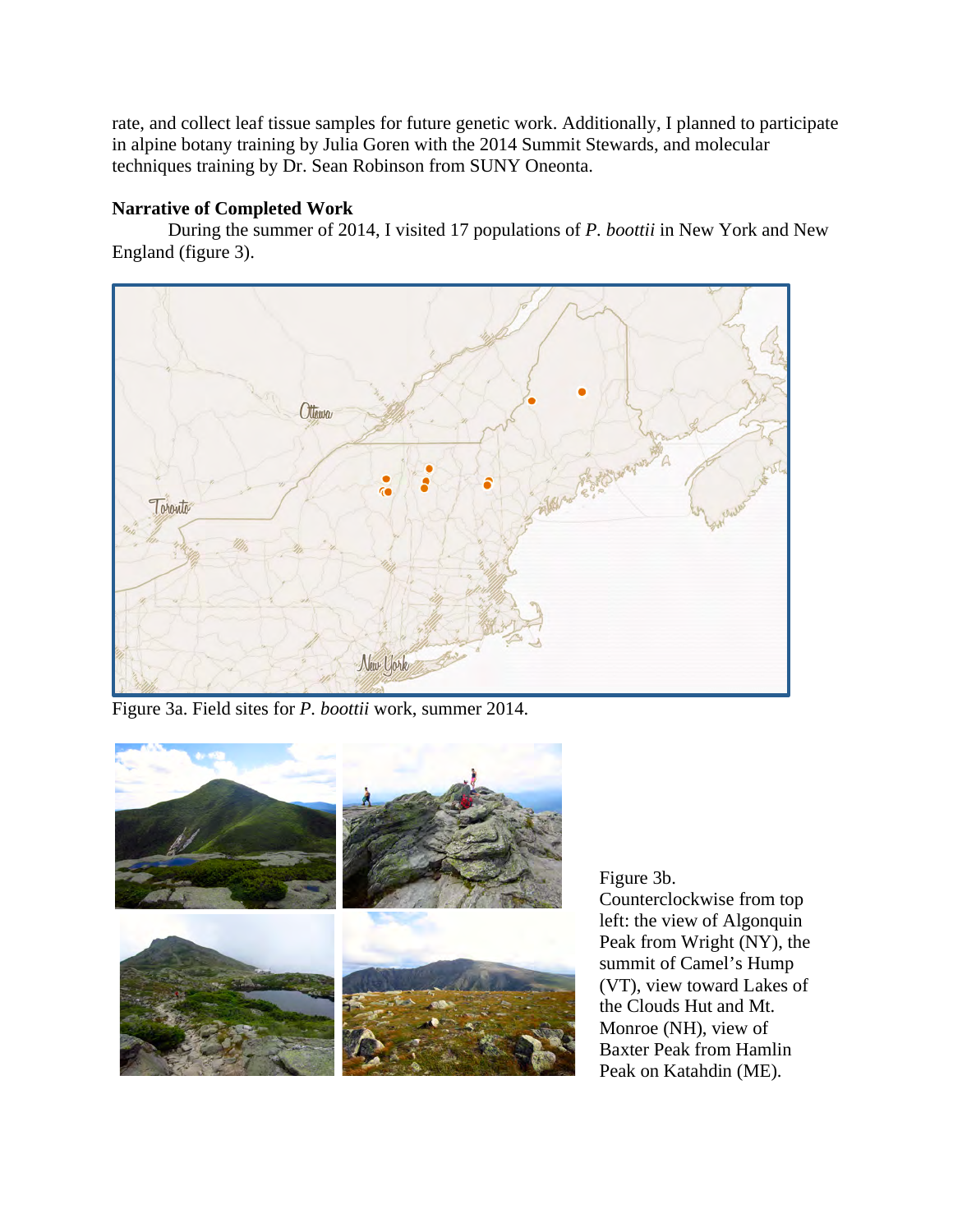Population sizes were determined through a direct count, except for populations greater than 10,000 individuals. In the latter case, direct counts of basal leaves and stalks in a test patch and population-wide counts of flowering stalks were used to estimate total population size. Flowering rates were determined using direct counts in small populations and using a test patch in large populations. It should be noted that in both cases, each basal leaf was counted as a distinct individual; this may or may not be true for *P. boottii*, but is the method typically employed for this species (Julia Goren, pers. comm.). Data are as follows:

| <b>Population</b>    | <b>Census</b> | <b>Flowering rate</b> |
|----------------------|---------------|-----------------------|
|                      |               |                       |
| <b>New York</b>      |               |                       |
| Algonquin            | 464           | 4.74%                 |
| Wright               | 67            | 4.48%                 |
| Mt. Marcy*           | 30            | 0%                    |
| Whiteface            | 4,998         | 4.40%                 |
| Gothics              | 250           | 0.38%                 |
|                      |               |                       |
| Vermot               |               |                       |
| Camel's Hump         | 1,337         | 0.45%                 |
|                      |               |                       |
| <b>New Hampshire</b> |               |                       |
| Mt. Monroe           | 1,500         | 2.13%                 |
| Lakes of the Clouds  | 26,833        | 3.60%                 |
| <b>Cow Pasture</b>   | 53,625        | 0.80%                 |
| Alpine Garden        | 28,360        | 2.50%                 |
| New Eisenhower       | 167           | 2.40%                 |
| <b>Edmands col</b>   | 3,842         | 1.90%                 |
|                      |               |                       |
| <b>Maine</b>         |               |                       |
| <b>Boundary Bald</b> | 6,015         | 0.03%                 |
| Katahdin             | 1,792         | 0.45%                 |
|                      |               |                       |
| <b>Total</b>         | 129,280       | 2.02%                 |

Table 1. Population size (counted for population  $< 10,000$ , estimated for populations  $> 10,000$ ) and flowering rate for sampled populations. A total of 17 sites were visited, but collection occurred at only the above fourteen sites. \*Note that a few subpopulations on Mt. Marcy were located far from trails, and were not sampled in order to avoid trampling of alpine vegetation. Therefore, this count is not representative of the entire summit population.

New Hampshire harbors the largest state-wide population of *P. boottii*, with nearly 90% of the global population. Intuitively, this makes sense, as New Hampshire harbors the largest swath of alpine habitat in the Northeast United States (Capers et al. 2013). Three populations on Mt. Washington contain 84% of the global population of this species: Lakes of the Clouds, Cow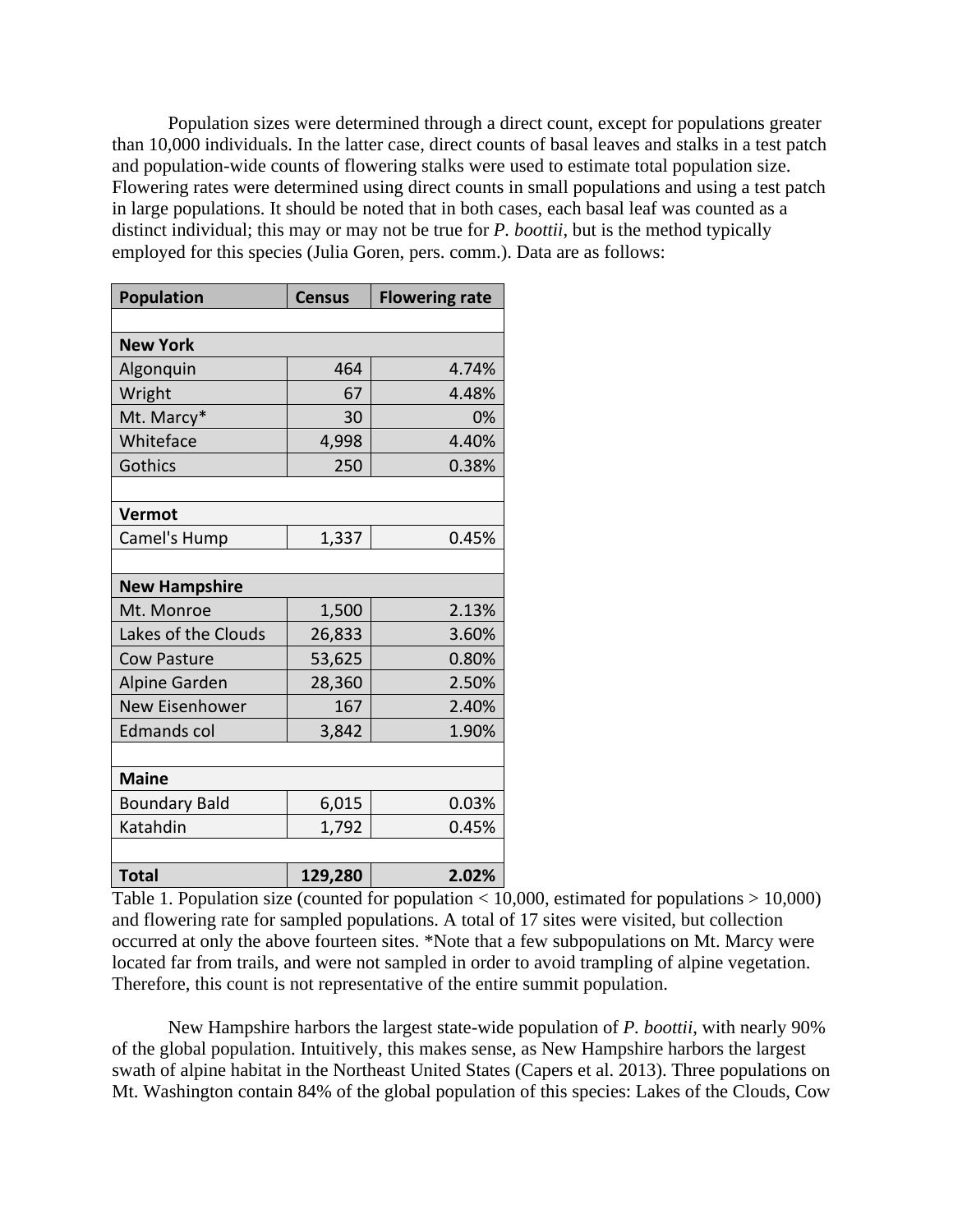Pasture, and Alpine Garden. While these three populations certainly appear robust, the fact that the entire species is concentrated in so small an area means that as a whole, it is more vulnerable to extinction.

The average flowering rate for populations in each state follows:

| <b>State</b>    | <b>Flowering Rate</b> |
|-----------------|-----------------------|
| <b>New York</b> | 4.23%                 |
| Vermont         | 0.45%                 |
| New Hampshire   | 1.94%                 |
| Maine           | 0.13%                 |

Table 2. Average flowering rate of *P. boottii* per state.

These data indicate that the Vermont and Maine populations may have increased vulnerability due to low reproductive rates. *P. boottii* primarily reproduces clonally, but sexual reproduction is important for longer distance dispersal and maintenance of genetic diversity within populations. The New York populations may be slightly less vulnerable than expected based on population counts because of the high rate of flowering. However, a few populations within New York had extremely low flowering rates (e.g. Mt. Marcy), so this conclusion is not reflective of all populations the state.

Fifteen leaf tissue samples were collected from widely spaced individuals in each population, except for Whiteface Mountain in New York, from which 40 samples were taken representing 4 subpopulations. Samples roughly the size of two hole punches were torn from basal leaves, placed in coin envelopes, and preserved with silica gel in the field for later DNA analysis.

Over the course of the field work, two new populations were discovered in New Hampshire (New Eisenhower and Edmands col). Several populations could not be relocated (e.g. Great Gulf in New Hampshire, Bigelow Preserve historical population). These findings suggest that this species, known to flourish on disturbed sites, may perhaps survive in a metapopulation of frequent extinctions and colonizations in some parts of its range.

Although not a primary objective of the study, I also recorded associated species in each population. As the following table demonstrates, the alpine community inhabited by *P. boottii*  varied state to state, and was more diverse in New Hampshire:

| <b>Species</b>             | <b>Common Name</b>            | NΥ | V | <b>NH</b> | <b>ME</b> |
|----------------------------|-------------------------------|----|---|-----------|-----------|
| Prenanthes trifoliolatus   | three-leaved rattlesnake-root | X  |   | X         | X         |
| Vaccinium uliginosum       | alpine bilberry               | X  |   |           | X         |
| Trichophorum               |                               |    |   |           |           |
| cespitosum ssp. cespitosum | deer's hair sedge             | X  |   |           | X         |
| graminoids                 |                               | X  | X | X         | X         |
| Sibbaldiopsis tridentata   | three-toothed cinquefoil      |    | X | X         | X         |
| mosses (non-sphagnum)      |                               |    |   | X         | X         |
| Solidago cutleri           | Cutler's alpine goldenrod     |    |   | X         | X         |
| Campanula rotundifolia     | Harebell                      |    |   | X         |           |
| Geum peckii                | mountain avens                |    |   | X         |           |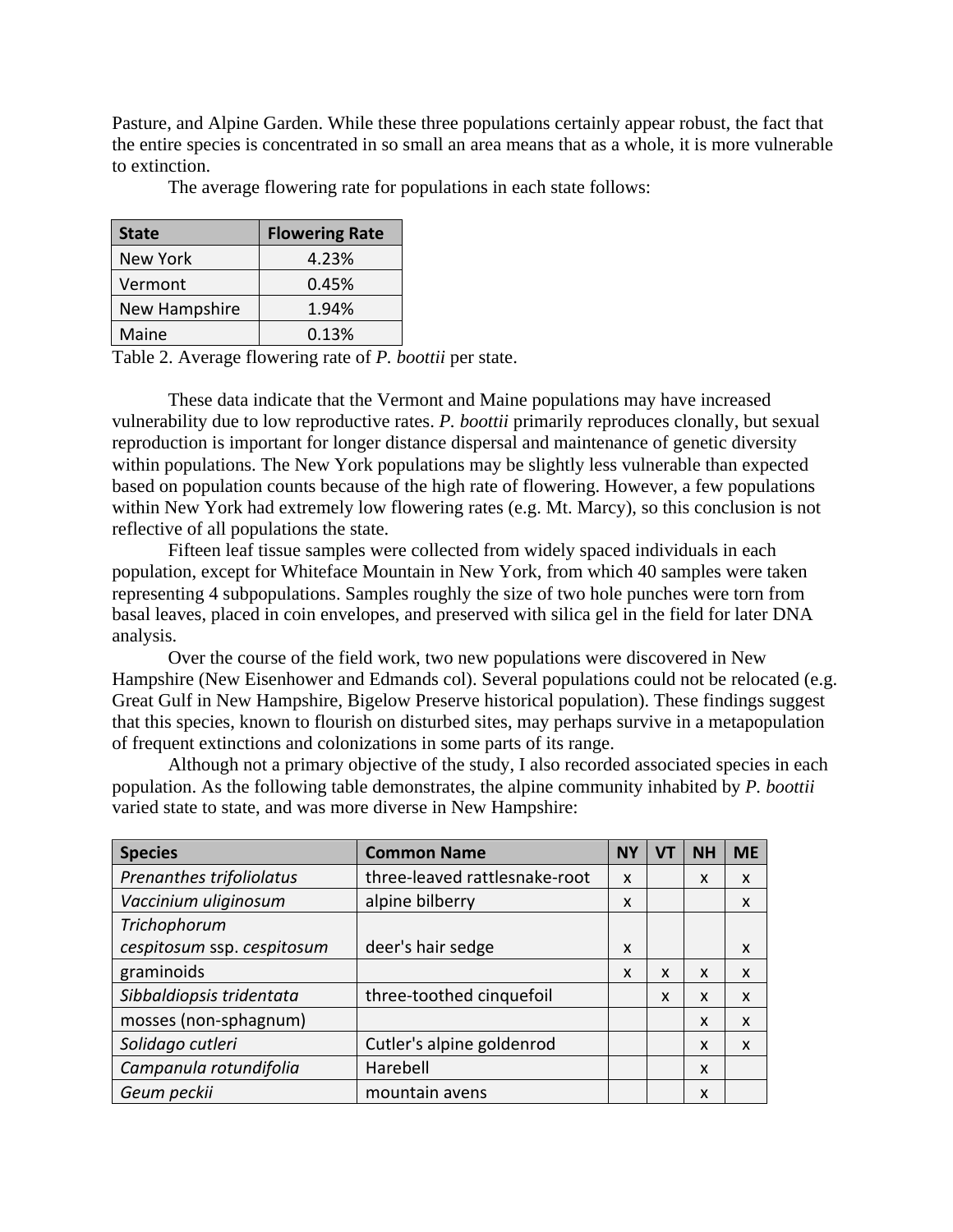| Veratrum viride       | Indian poke        |  | X |  |
|-----------------------|--------------------|--|---|--|
| lichens               |                    |  | x |  |
| Salix uva-ursi        | bearberry willow   |  | X |  |
| Vaccinium vitis-idaea | mountain cranberry |  | x |  |
| Vaccinium oxycoccos   | small cranberry    |  | X |  |
| Abies balsamea        | balsam fir         |  |   |  |
| Diapensia lapponica   | Diapensia          |  |   |  |

Table 3. Species and plant groups associated with *P. boottii* in each state.

Other field observations:

- A variety of potential pollinators were observed visiting *P. boottii*, including flies, bumblebees, moths and hummingbird hawkmoths and unknown hymenopterans.
- As previously noted, *P. boottii* appears to thrive near old concrete structures. The reason for this is unknown—it may be the physical disturbance, or a change in soil chemistry created by the concrete.
- I found evidence in several populations of missing flowering stalks. This could be due to herbivory (snowshoe hare?) or human interference (picking).
- I found large variation in basal leaf size—leaves ranged from ~5mm to 10+ cm. Some populations were dominated by very large basal leaves and some were composed of very small leaves. This species has been variously reported as diploid and polyploidy perhaps this great size variability could be due to ploidy level?

### **Future Directions:**

The findings of the demographic study serve two important functions: they improve our understanding of the intrinsic vulnerability of *P. boottii* to extinction, and provide a standardized benchmark of population size across the range of the species that can be used in examining population trends.

The second part of this study, which involves population genetic analyses of the collected leaf tissue samples, will inform us about the vulnerability of this species with specific reference to environmental change. DNA extraction has begun, and analyses will continue for several months after extraction is complete.

### **Acknowledgements:**

Many thanks go to the High Peaks Summit Steward Program, including Julia Goren and 2014 Summit Stewards, for their field assistance in the Adirondacks. Thanks also to my field volunteers Jared Carpentier, Siobhan Rubsam, and Elysa Smigielski. Bob Popp, Dan Sperduto, Lisa St. Hilhaire and Jean Hoekwater were very helpful in obtaining permits and accessing historical monitoring data. Thanks to Baxter State Park and the Adirondack Mountain Club for providing lodging, and to the Mt. Washington Auto Road for providing free access to the New Hampshire field sites. Finally, I would like to acknowledge my major professors, Dr. Donald J. Leopold and Mark V. Lomolino, my committee member Dr. Sean Robinson, and my grantfunding agencies—the Edna Bailey Sussman Foundation, SUNY-ESF, and the ADKHighpeaks Foundation for their assistance. The generosity of the all these organizations will be acknowledged in all written and oral presentation of this work.